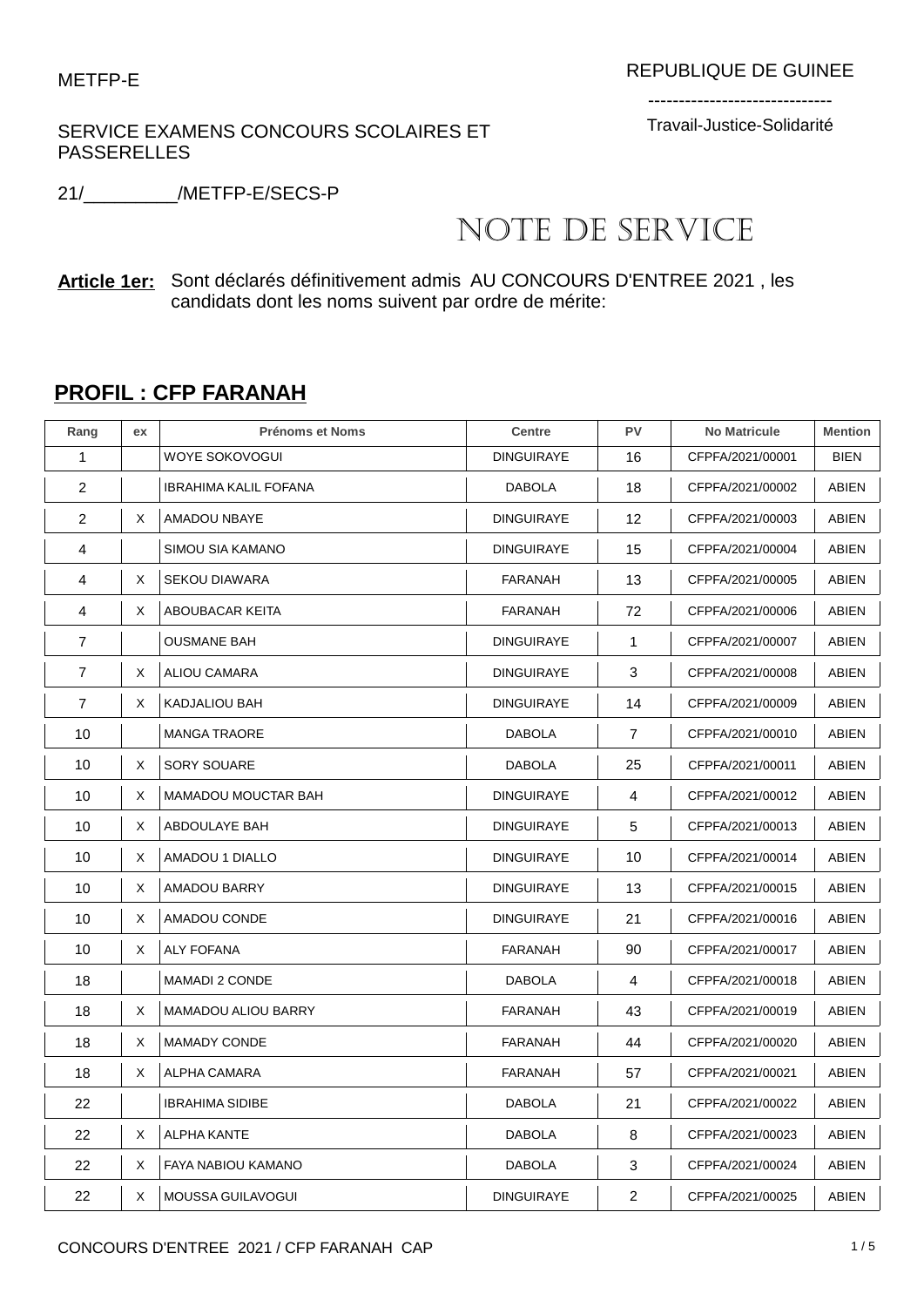| Rang | ex | <b>Prénoms et Noms</b>     | <b>Centre</b>     | <b>PV</b>      | <b>No Matricule</b> | <b>Mention</b> |
|------|----|----------------------------|-------------------|----------------|---------------------|----------------|
| 22   | X  | MAMADOU MOUCTAR DIALLO     | <b>DINGUIRAYE</b> | 19             | CFPFA/2021/00026    | ABIEN          |
| 22   | X  | <b>MESSE MARIE DIAWARA</b> | FARANAH           | 46             | CFPFA/2021/00027    | <b>ABIEN</b>   |
| 22   | Χ  | <b>MASSA ZOUMANIGUI</b>    | FARANAH           | 59             | CFPFA/2021/00028    | <b>ABIEN</b>   |
| 22   | X  | ABRAHAME JO KAMANO         | <b>FARANAH</b>    | 89             | CFPFA/2021/00029    | ABIEN          |
| 30   |    | <b>BOUBACAR BAH</b>        | <b>DABOLA</b>     | 6              | CFPFA/2021/00030    |                |
| 30   | X  | AMADOU CAMARA              | DINGUIRAYE        | 9              | CFPFA/2021/00031    |                |
| 30   | X  | SADOU BODJE BAH            | DINGUIRAYE        | 17             | CFPFA/2021/00032    |                |
| 30   | X  | THIERNO BOUBACAR BARRY     | FARANAH           | 47             | CFPFA/2021/00033    |                |
| 30   | X  | ALYA CONDE                 | FARANAH           | 68             | CFPFA/2021/00034    |                |
| 30   | X  | <b>MAMADY CAMARA</b>       | <b>FARANAH</b>    | 76             | CFPFA/2021/00035    |                |
| 36   |    | MOULOUKOU SOULEYMANE CONDE | <b>DABOLA</b>     | 13             | CFPFA/2021/00036    |                |
| 36   | X  | <b>MOHAMED BERETE</b>      | <b>DABOLA</b>     | 12             | CFPFA/2021/00037    |                |
| 36   | X  | FATOUMATA BINTA SYLLA      | <b>DABOLA</b>     | 26             | CFPFA/2021/00038    |                |
| 36   | X  | AMADOU DIALLO              | DINGUIRAYE        | 6              | CFPFA/2021/00039    |                |
| 36   | X  | <b>HADY SOCK</b>           | DINGUIRAYE        | $\overline{7}$ | CFPFA/2021/00040    |                |
| 36   | X  | AMARA CAMARA               | <b>DINGUIRAYE</b> | 8              | CFPFA/2021/00041    |                |
| 36   | X  | <b>MOHAMED MARA</b>        | FARANAH           | 36             | CFPFA/2021/00042    |                |
| 36   | X  | ALHASSANE FOFANA           | FARANAH           | 45             | CFPFA/2021/00043    |                |
| 36   | X  | MOHAMED CONDE              | FARANAH           | 69             | CFPFA/2021/00044    |                |
| 36   | X  | YATTY DIAWARA              | <b>FARANAH</b>    | 75             | CFPFA/2021/00045    |                |
| 46   |    | THIERNO SOULEYMANE SOW     | <b>DABOLA</b>     | 16             | CFPFA/2021/00046    |                |
| 46   | X  | MAMADOU ADAMA DIALLO       | <b>DABOLA</b>     | 15             | CFPFA/2021/00047    |                |
| 46   | X  | EMMANUEL MAMADOUNO         | <b>DABOLA</b>     | 1              | CFPFA/2021/00048    |                |
| 46   | X  | <b>BAKARY DIAKITE</b>      | <b>DINGUIRAYE</b> | 18             | CFPFA/2021/00049    |                |
| 46   | X  | <b>HAMIDOU BAH</b>         | <b>DINGUIRAYE</b> | 20             | CFPFA/2021/00050    |                |
| 46   | X  | <b>JEANETTE TOURE</b>      | FARANAH           | 17             | CFPFA/2021/00051    |                |
| 46   | X  | <b>IBRAHIMA BARRY</b>      | FARANAH           | 60             | CFPFA/2021/00052    |                |
| 46   | X  | ALHASSANE DABO             | FARANAH           | 77             | CFPFA/2021/00053    |                |
| 46   | X  | <b>FAYA FRANCOIS TOLNO</b> | FARANAH           | 88             | CFPFA/2021/00054    |                |
| 55   |    | MOHAMED LAMINE CAMARA      | <b>DABOLA</b>     | 11             | CFPFA/2021/00055    |                |
| 55   | X  | ALPHA IBRAHIMA OULARE      | <b>DABOLA</b>     | 9              | CFPFA/2021/00056    |                |
| 55   | X  | SAYON LOUA                 | <b>DABOLA</b>     | 27             | CFPFA/2021/00057    |                |
| 55   | X  | AISSATOU DIALLO            | <b>DABOLA</b>     | 28             | CFPFA/2021/00058    |                |
| 55   | X  | <b>BABA SAIDOU NABE</b>    | <b>DABOLA</b>     | 29             | CFPFA/2021/00059    |                |
| 55   | X  | <b>MOHAMED DIALLO</b>      | <b>DABOLA</b>     | 30             | CFPFA/2021/00060    |                |
| 55   | X  | FODE KABA                  | DINGUIRAYE        | 11             | CFPFA/2021/00061    |                |
| 55   | X  | DANTILY TOURE              | <b>FARANAH</b>    | 25             | CFPFA/2021/00062    |                |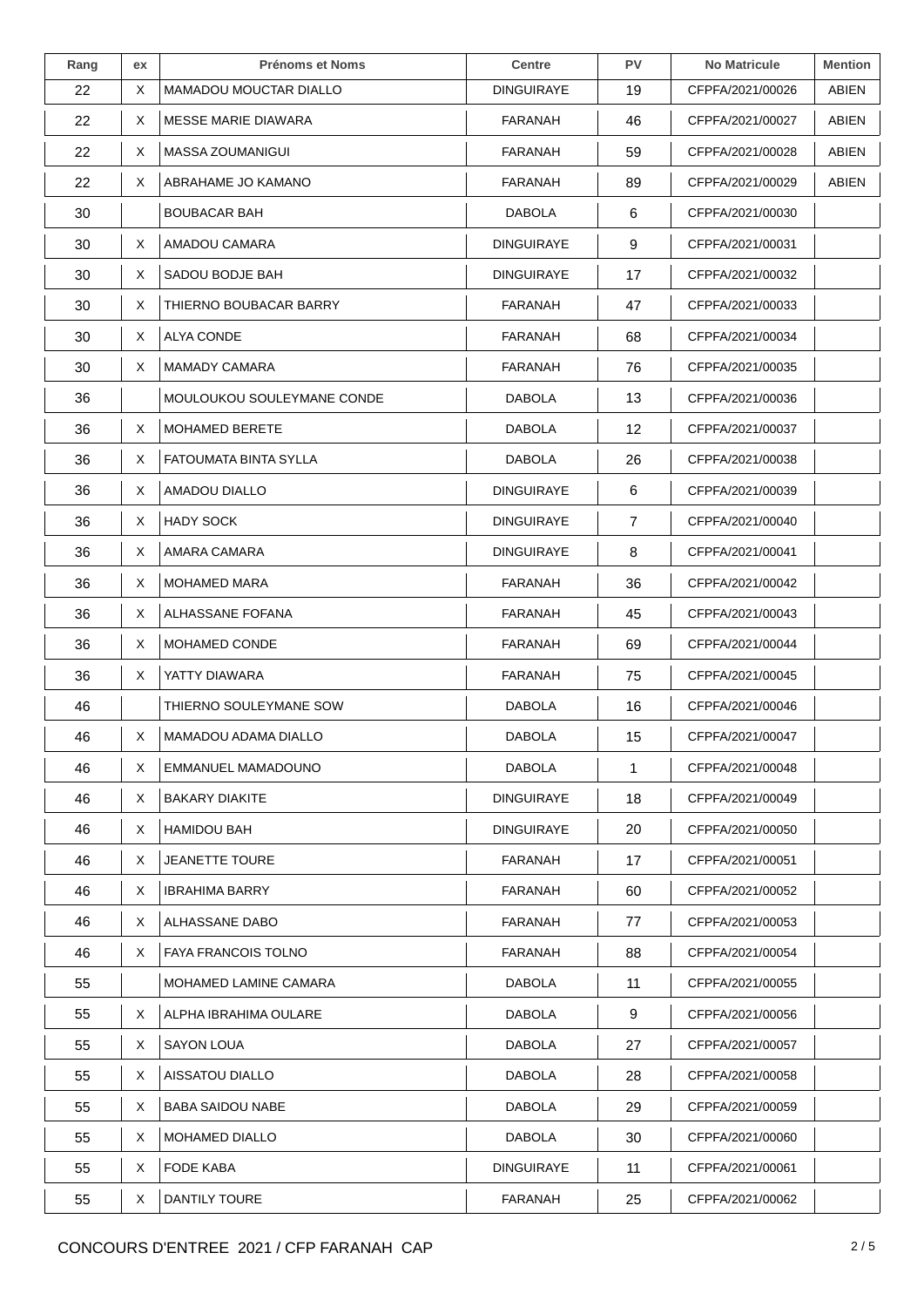| Rang | ex | <b>Prénoms et Noms</b>    | <b>Centre</b>  | PV         | <b>No Matricule</b> | <b>Mention</b> |
|------|----|---------------------------|----------------|------------|---------------------|----------------|
| 55   | X  | <b>KALIL TRAORE</b>       | <b>FARANAH</b> | 26         | CFPFA/2021/00063    |                |
| 55   | X  | <b>MAMADI SYLLA</b>       | <b>FARANAH</b> | 27         | CFPFA/2021/00064    |                |
| 55   | X  | TAMBA KEKOURA WROMADOUNO  | FARANAH        | 28         | CFPFA/2021/00065    |                |
| 55   | X  | SORY CONDE                | FARANAH        | 29         | CFPFA/2021/00066    |                |
| 55   | X  | MOUSTAPHA CONDE           | <b>FARANAH</b> | 48         | CFPFA/2021/00067    |                |
| 55   | X  | <b>KARAMO SYLLA</b>       | FARANAH        | 61         | CFPFA/2021/00068    |                |
| 55   | X  | IBRAHIMA KOUROUMA         | FARANAH        | 70         | CFPFA/2021/00069    |                |
| 55   | X  | AMADOU DIAN DIALLO        | FARANAH        | 83         | CFPFA/2021/00070    |                |
| 55   | X  | DEMBA CONDE               | <b>FARANAH</b> | 85         | CFPFA/2021/00071    |                |
| 72   |    | ALY SIDIBE                | <b>DABOLA</b>  | 22         | CFPFA/2021/00072    |                |
| 72   | X  | SADOU DIALLO              | <b>DABOLA</b>  | 14         | CFPFA/2021/00073    |                |
| 72   | X  | <b>GEORGES MONEMOU</b>    | FARANAH        | 62         | CFPFA/2021/00074    |                |
| 72   | X  | MAMOUDOU CAMARA           | <b>FARANAH</b> | 79         | CFPFA/2021/00075    |                |
| 72   | X  | BAKARY CAMARA             | FARANAH        | 81         | CFPFA/2021/00076    |                |
| 77   |    | DJIBRIL MANET             | <b>DABOLA</b>  | 10         | CFPFA/2021/00077    |                |
| 77   | X  | KARIFALLA SAMOURA         | <b>FARANAH</b> | 24         | CFPFA/2021/00078    |                |
| 77   | X  | LAYE MOUSSA FOFANA        | FARANAH        | 30         | CFPFA/2021/00079    |                |
| 77   | X  | MOHAMED OULARE            | <b>FARANAH</b> | 38         | CFPFA/2021/00080    |                |
| 77   | Χ  | MOUSSA CISSE              | <b>FARANAH</b> | 54         | CFPFA/2021/00081    |                |
| 77   | X  | YOUSSOUF SIRE CONDE       | FARANAH        | 63         | CFPFA/2021/00082    |                |
| 77   | X  | <b>MORY KOUROUMA</b>      | FARANAH        | 78         | CFPFA/2021/00083    |                |
| 77   | Χ  | FAYA ALBERT KAMANO        | FARANAH        | 82         | CFPFA/2021/00084    |                |
| 85   |    | LAYE KOUYATE              | <b>DABOLA</b>  | 24         | CFPFA/2021/00085    |                |
| 85   | Χ  | MAMADOU KINDY BALDE       | DABOLA         | 19         | CFPFA/2021/00086    |                |
| 85   | X  | ALPHA MOHAMED HADY BARRY  | <b>DABOLA</b>  | 17         | CFPFA/2021/00087    |                |
| 85   | X  | ALPHONSE SOSSOUADOUNO     | <b>DABOLA</b>  | 2          | CFPFA/2021/00088    |                |
| 85   | X  | <b>SIRE KOUROUMA</b>      | FARANAH        | 12         | CFPFA/2021/00089    |                |
| 85   | X  | FOUNDE KOUROUMA           | FARANAH        | 23         | CFPFA/2021/00090    |                |
| 85   | X  | <b>FODE MARA</b>          | <b>FARANAH</b> | 37         | CFPFA/2021/00091    |                |
| 85   | X  | MOUSSA CAMARA             | FARANAH        | 40         | CFPFA/2021/00092    |                |
| 85   | X  | <b>BALLA CAMARA</b>       | FARANAH        | 41         | CFPFA/2021/00093    |                |
| 85   | X  | KARIFA CAMARA             | FARANAH        | 42         | CFPFA/2021/00094    |                |
| 85   | X  | ADAMA MARA                | FARANAH        | 58         | CFPFA/2021/00095    |                |
| 85   | X  | SEKOU SAYON CONDE         | FARANAH        | 73         | CFPFA/2021/00096    |                |
| 97   |    | MAMADOU KOUROUMA          | <b>DABOLA</b>  | $\sqrt{5}$ | CFPFA/2021/00097    |                |
| 97   | X  | ANSOUMANE NAGNOUMA OULARE | FARANAH        | 11         | CFPFA/2021/00098    |                |
| 97   | X  | DAOUDA DOUMBOUYA          | FARANAH        | 31         | CFPFA/2021/00099    |                |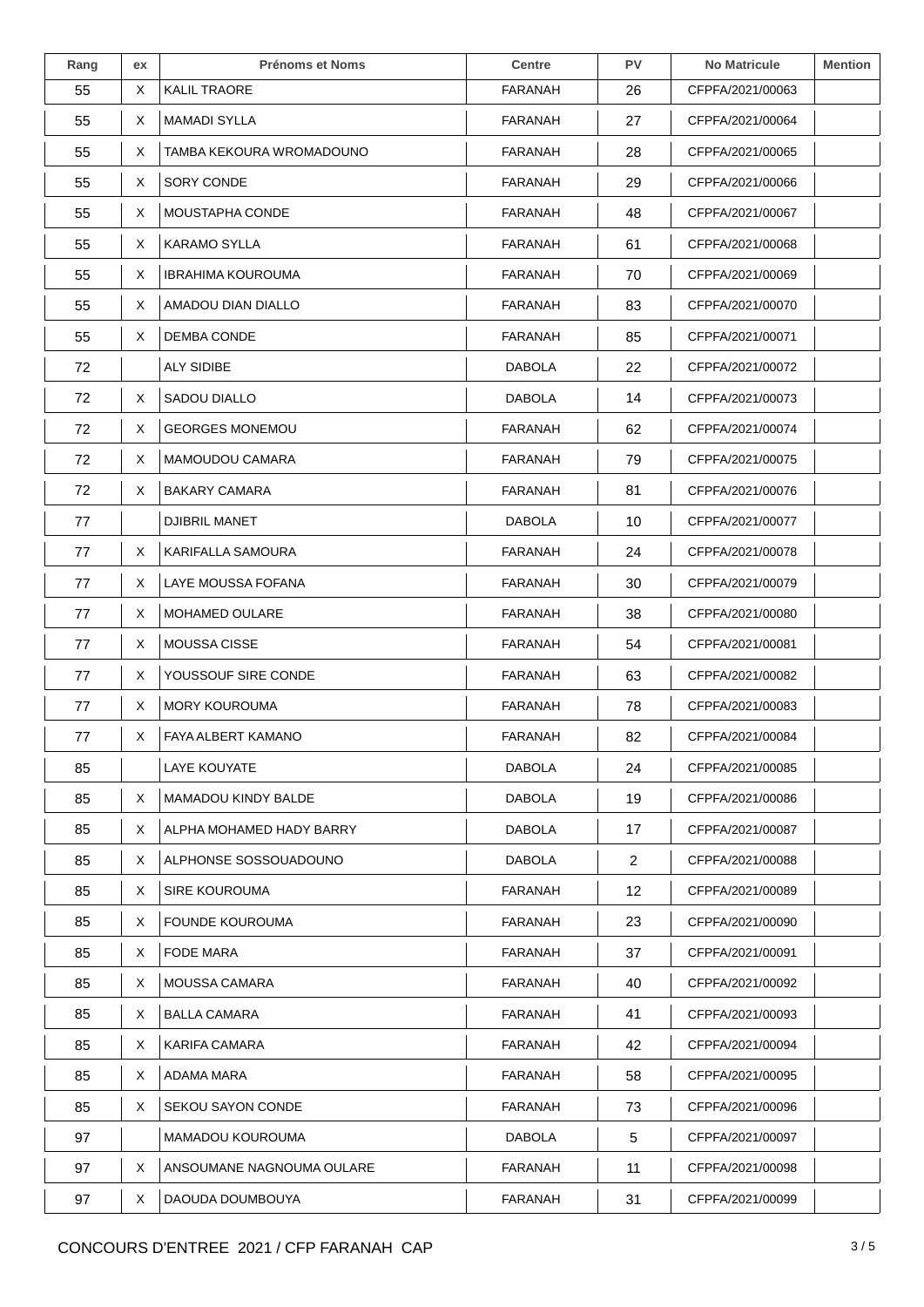| Rang | ex | <b>Prénoms et Noms</b>           | <b>Centre</b>  | <b>PV</b>      | <b>No Matricule</b> | <b>Mention</b> |
|------|----|----------------------------------|----------------|----------------|---------------------|----------------|
| 97   | Χ  | <b>LANCINE CISSE</b>             | FARANAH        | 50             | CFPFA/2021/00100    |                |
| 97   | X  | <b>ALPHA CONDE</b>               | <b>FARANAH</b> | 52             | CFPFA/2021/00101    |                |
| 97   | X  | <b>SORY CISSE</b>                | FARANAH        | 53             | CFPFA/2021/00102    |                |
| 103  |    | ANTOINE SOUARE                   | <b>DABOLA</b>  | 23             | CFPFA/2021/00103    |                |
| 103  | Χ  | THIERNO OUSMANE SOW              | <b>FARANAH</b> | 34             | CFPFA/2021/00104    |                |
| 103  | X  | ABOU TOURE                       | FARANAH        | 39             | CFPFA/2021/00105    |                |
| 103  | X  | <b>IBRAHIMA KALIL CISSE</b>      | FARANAH        | 49             | CFPFA/2021/00106    |                |
| 103  | X  | CATHERINE TOUNKARA               | FARANAH        | 56             | CFPFA/2021/00107    |                |
| 103  | X  | AMADY CONDE                      | FARANAH        | 66             | CFPFA/2021/00108    |                |
| 103  | Χ  | <b>MAMADY FANTA TRAORE</b>       | <b>FARANAH</b> | 80             | CFPFA/2021/00109    |                |
| 110  |    | <b>MAMOUDOU KEITA</b>            | <b>FARANAH</b> | 8              | CFPFA/2021/00110    |                |
| 110  | X  | <b>IBRAHIMA BAH</b>              | FARANAH        | 22             | CFPFA/2021/00111    |                |
| 110  | X  | <b>SEKOUBA MARA</b>              | <b>FARANAH</b> | 67             | CFPFA/2021/00112    |                |
| 110  | X  | MAMOUDOU HAWA CONDE              | <b>FARANAH</b> | 84             | CFPFA/2021/00113    |                |
| 114  |    | LANSANA KOUROUMA                 | FARANAH        | 4              | CFPFA/2021/00114    |                |
| 114  | X  | MOHAMED SAMOURA                  | FARANAH        | 10             | CFPFA/2021/00115    |                |
| 114  | X  | SEKOUBA 1 CONDE                  | FARANAH        | 18             | CFPFA/2021/00116    |                |
| 114  | X  | <b>FACELY CAMARA</b>             | FARANAH        | 55             | CFPFA/2021/00117    |                |
| 114  | Χ  | <b>IBRAHIMA KADIATOU SANGARE</b> | <b>FARANAH</b> | 74             | CFPFA/2021/00118    |                |
| 114  | X  | FODE KOUYATE                     | <b>FARANAH</b> | 86             | CFPFA/2021/00119    |                |
| 120  |    | SEKOU YALANI CAMARA              | <b>DABOLA</b>  | 20             | CFPFA/2021/00120    |                |
| 120  | Χ  | MAMADOU GOULOU CAMARA            | FARANAH        | 2              | CFPFA/2021/00121    |                |
| 120  | X  | ABDOULAYE TOURE                  | FARANAH        | 9              | CFPFA/2021/00122    |                |
| 120  | X  | <b>MALICK CAMARA</b>             | FARANAH        | 21             | CFPFA/2021/00123    |                |
| 120  | X  | <b>MAMADOU CAMARA</b>            | FARANAH        | 51             | CFPFA/2021/00124    |                |
| 120  | X  | <b>OUMAR MARA</b>                | <b>FARANAH</b> | 87             | CFPFA/2021/00125    |                |
| 126  |    | SORY CONDE                       | <b>FARANAH</b> | 1              | CFPFA/2021/00126    |                |
| 126  | X  | <b>OUSMANE WONDE CAMARA</b>      | FARANAH        | 3              | CFPFA/2021/00127    |                |
| 126  | X  | GNAMALAN KOUROUMA                | FARANAH        | 5              | CFPFA/2021/00128    |                |
| 126  | X  | MAMADY BAYO                      | FARANAH        | 6              | CFPFA/2021/00129    |                |
| 126  | X  | <b>MAMADI OULARE</b>             | <b>FARANAH</b> | 16             | CFPFA/2021/00130    |                |
| 126  | X  | <b>MOUSSA FASSASSY</b>           | <b>FARANAH</b> | 20             | CFPFA/2021/00131    |                |
| 126  | X  | MAMADOU LAMARANA DIALLO          | <b>FARANAH</b> | 64             | CFPFA/2021/00132    |                |
| 126  | X. | <b>KARAMO OULARE</b>             | FARANAH        | 71             | CFPFA/2021/00133    |                |
| 134  |    | <b>MOHAMED CISSE</b>             | FARANAH        | $\overline{7}$ | CFPFA/2021/00134    |                |
| 134  | X  | <b>CHRISTINE GAMAMY</b>          | FARANAH        | 15             | CFPFA/2021/00135    |                |
| 134  | Χ  | <b>MAMOUDOU TRAORE</b>           | <b>FARANAH</b> | 19             | CFPFA/2021/00136    |                |